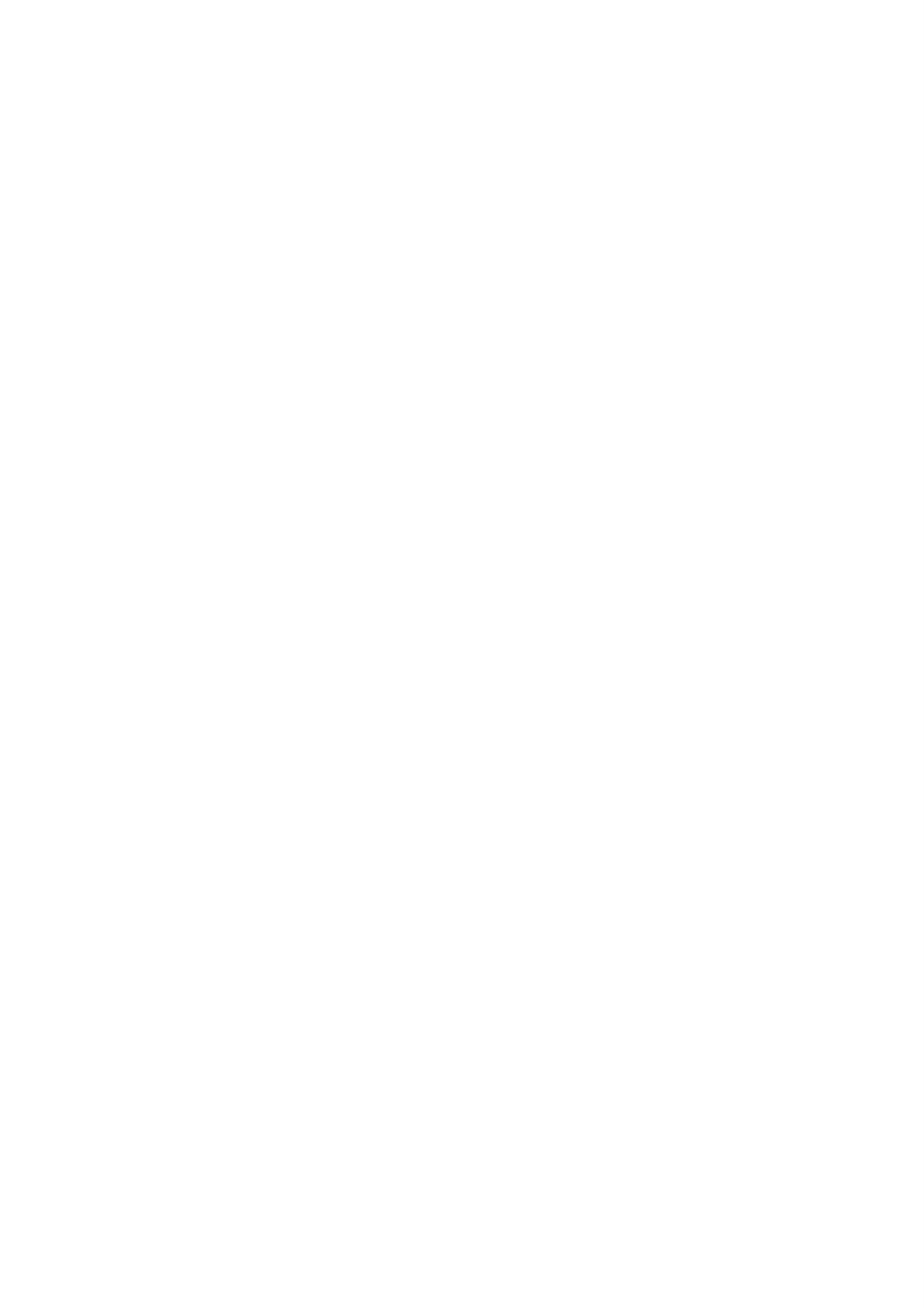#### PREFACE

Within the Energy program, this paper contributes to the assessment, comparison. and evaluation of energy strategies, in particular the impact of the energy supply system on other branches of the economy. This impact is characterized by the demand for industrial products necessary for building and operating the energy supply system, the required putting into operation of industrial production capacities, capital investment in the energy supply system and related branches, and the direct and indirect expenses of limited domestic natural resources.

The dynamic model for treating **all** these characteristics was constructed at the Siberian Power Institute and modified at IIASA.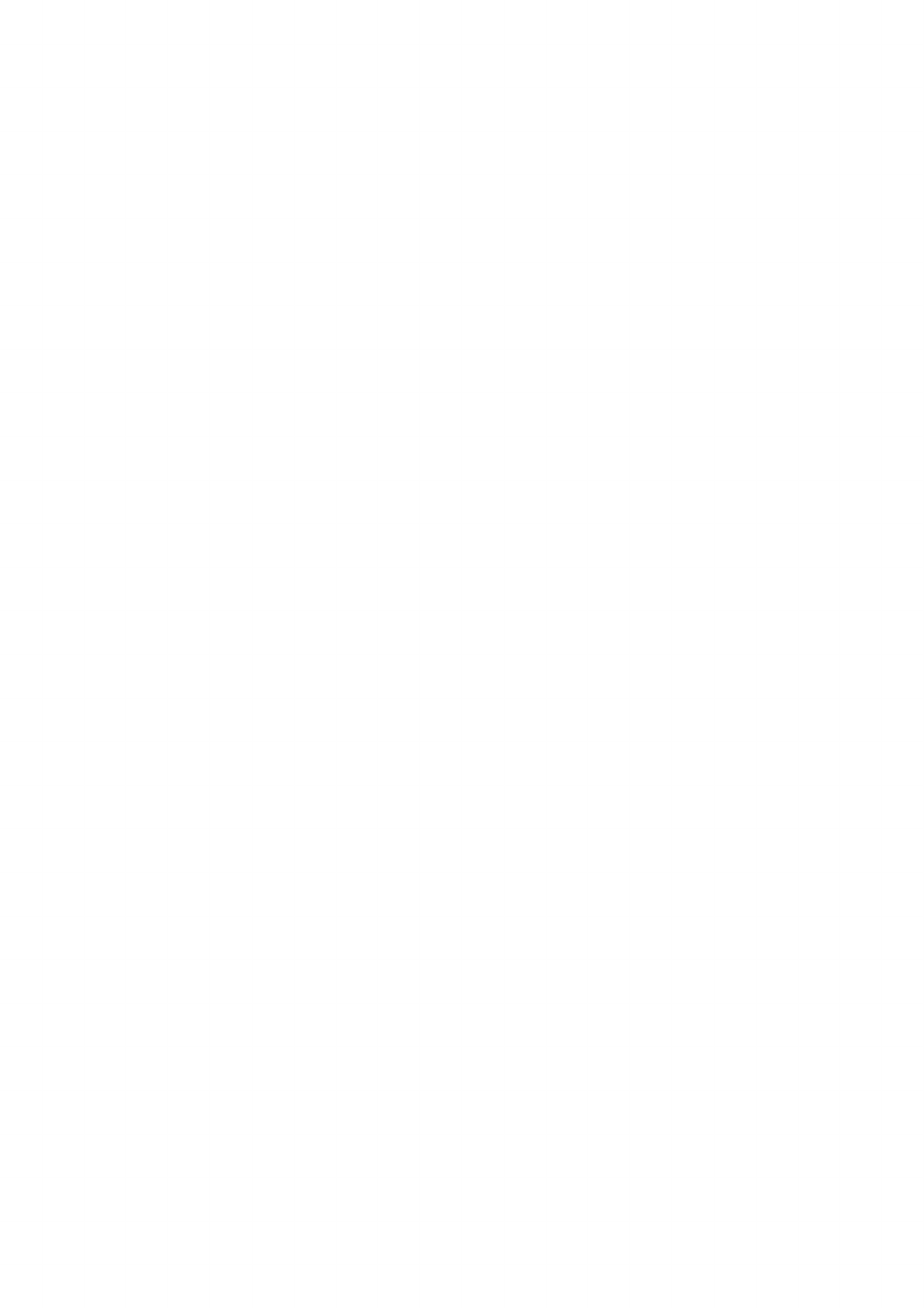### **SUMMARY**

In planning future energy supply strategies and evaluating alternatives. the fact that the energy system is embedded in the national economy must be taken into account. This is a general requirement deriving from the system-oriented problem approach. For the elaboration of long-range energy programs, we must make use of tools that help us to answer the following questions:

- How do the requirements of various energy programs differ with respect to the necessary development of other branches of the national economy?
- How much capital. manpower, material. and natural resources would be needed, and when?
- Is a given energy program feasible? If not, what can be done to make it feasible?

Answers to these questions should address both the direct and the indirect requirements of candidate energy programs. Analysis shows that the indirect requirements per unit of energy production capacity are a function of the rate of energy development. The more abrupt the rate increase. the wider the circle of related branches and the higher the indirect material. manpower. and monetary costs. The same effect can be provoked also by increased specific investment in fuel extraction and transportation, rapid transition to new energy sources or new technologies, decreased import of energy equipment and materials, and the like. Thrrefore. one cannot estimate the indirect expenses in capital, manpower. material. and natural resources without taking the dynamics and actual conditions of energy system development into account.

An interindustrial dynamic model has been elaborated by the author and V. Tkachenko at the Siberian Power Institute for investigating the influence of sizeable longterm changes in the technology. structure, and rate of energy development on other branches of the national economy. The model provides a systematic means of calculating. for any given strategy (variant). the direct and indirect resources required to build and operate the energy supply facilities for providing the fuel mix specified for that variant. Also, the feasibility of various proposed mixes can be assessed in terms of the time, capital. manpower. and materials required for the energy supply system.

In conditional medium- and long-range forecasting. where prices and constraints have maximal uncertainty, the minimum sum of direct and indirect capital investment and other limited resources may be considered an additional criterior for comparing variants. With that aim, it is proposed that our model be used in combination with the Bechtel Corporation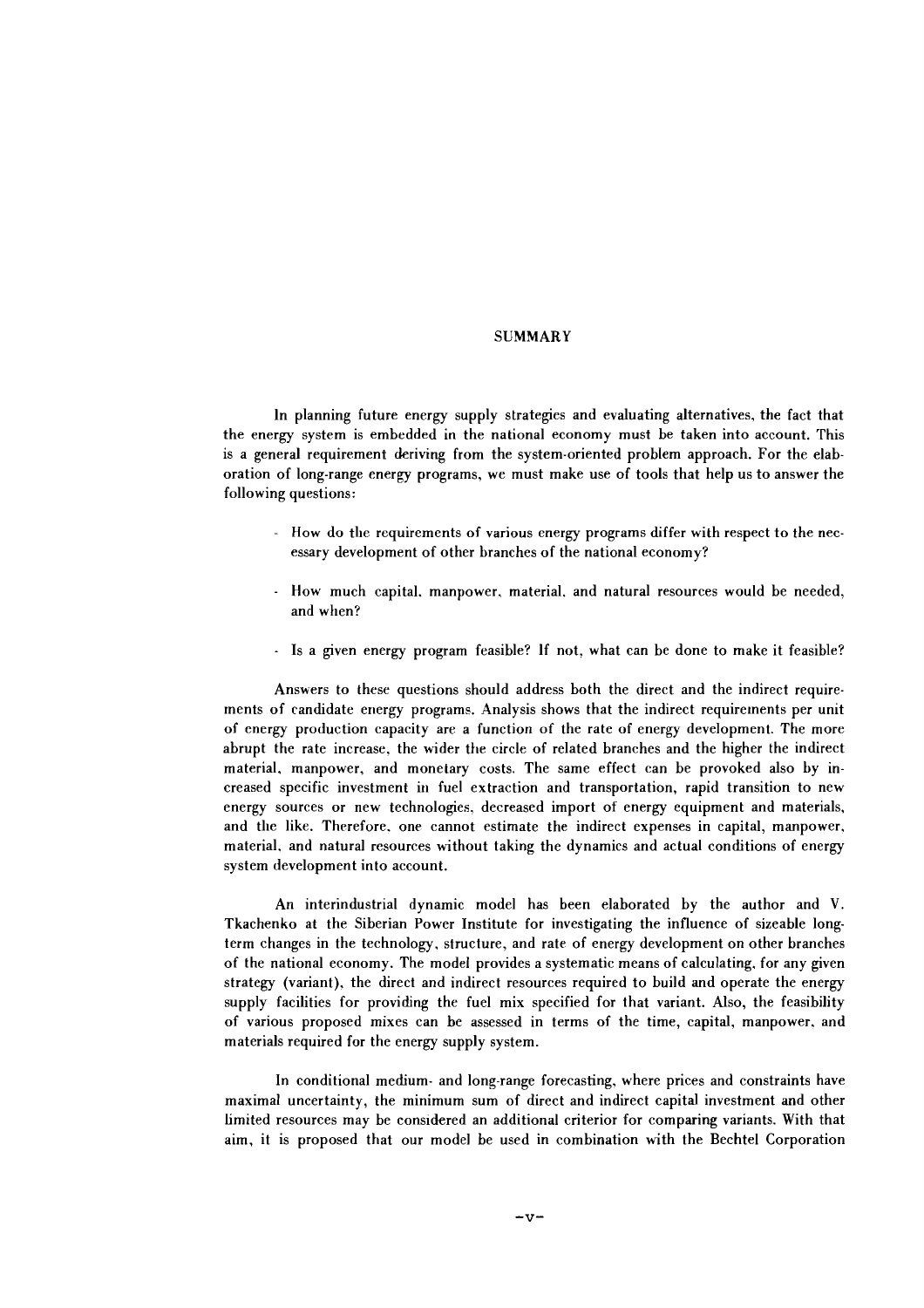model and the so-called WELMM approach.\*

Comparing strategies in terms of this additional criterion is not enough in the case of particularly significant changes in the structure of the energy balance or a large-scale transition to new methods of energy production. In these cases. to confine the comparison to feasible strategies, an iterative step must be introduced. It involves analyzing, to the maximum extent possible, the direct and indirect production relations of energy systems with the national economy. By introducing the constraints on utilization of major resources, the initial goals of the strategies and/or the objective function for optimizing the energy strategies considered are modified.

This approach for a perspective of more than 15-20 years is now being developed at IIASA. It is based on coordination of the Hafele-Manne energy optimization model with a long-term macroeconomic model and with the model described in this paper.

<sup>&#</sup>x27;see M. Grenon and B. Lapillonne, The WELMM Approach to Energy Strategies and Options, Research Memorandum, International Institute for Applied Systems Analysis. Laxenburg, Austria (forthcoming).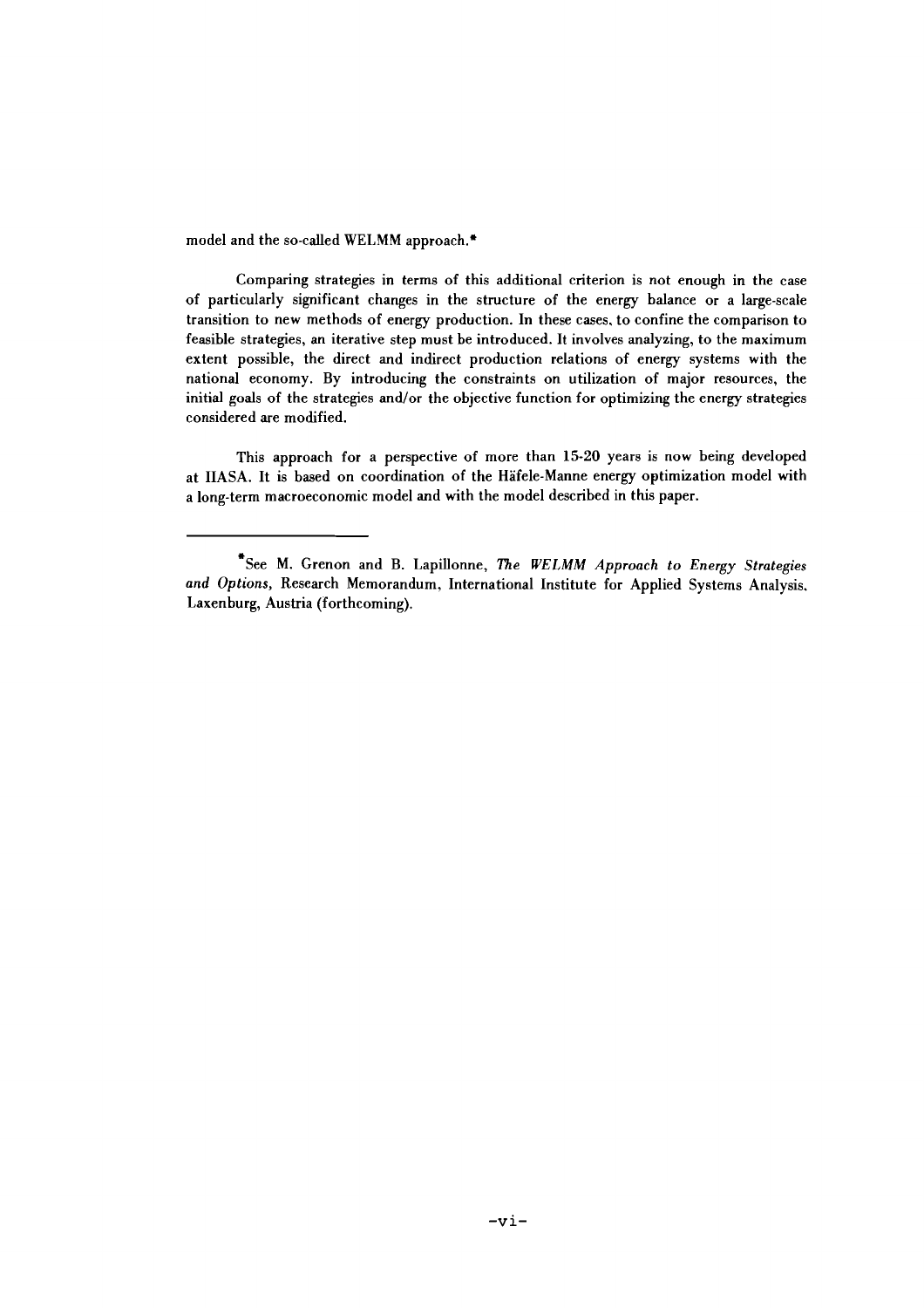## Modeling of the Influence of Energy Development on Different Branches of the National Economy

#### INTRODUCTION

Owing to the high degree of interchangeability of energy resources, the electric power, atomic, oil, oil-refining, gas, and coal industries can be considered as one energy supply sys-<br>tem (ESS). Its functioning and development have a close and Its functioning and development have a close and complex interrelationship with nature, society, and the economy. The investigation and correct registration of these interrelations are indispensable for effective energy policy design.

The so-called production relations, an important part of the entire system of ESS external relations, are considered in this paper. Via these relations, the ESS strongly influences the development of most branches of industry, construction, and<br>transport, as it is a big consumer of their production.\* Con $transport, as it is a big consumer of their production.$ versely, insufficient branch development and lack of funds for investment or import of equipment can negatively influence the rates of development of effective energy resources.

Investigating these relations gains in importance because --partly in view of the forthcoming large-scale use of atomic energy and other new energy sources--most countries want to employ their own energy resources and thus rely on their own infrastructure. The final goal of such investigations is to<br>improve the methods of long-term energy policy development by means of more complete registration of the requirements of ESS development variants that the national economy must provide, and of the possibilities for satisfying them.

Work in this direction is being carried out at IIASA in cooperation with the Siberian Power Institute (USSR), the Bechtel Corporation (USA), and other national organizations. The first stage is to design an instrument suitable for approximate quantitative evaluation of the influence of changes in rates, structure, and technology of energy resource production on different branches of the national economy and on total consumption of

<sup>\*</sup>  Thus, for example, in the USSR ESS development requires more than 30% of all industry investment. It consumes, directly or indirectly, 65% of all the tubes manufactured and up to 20% of other metallurgical products, approximately 15-20% of copper and aluminum, 13-16% of cement, and more than 15% of the gross machine-building production [I].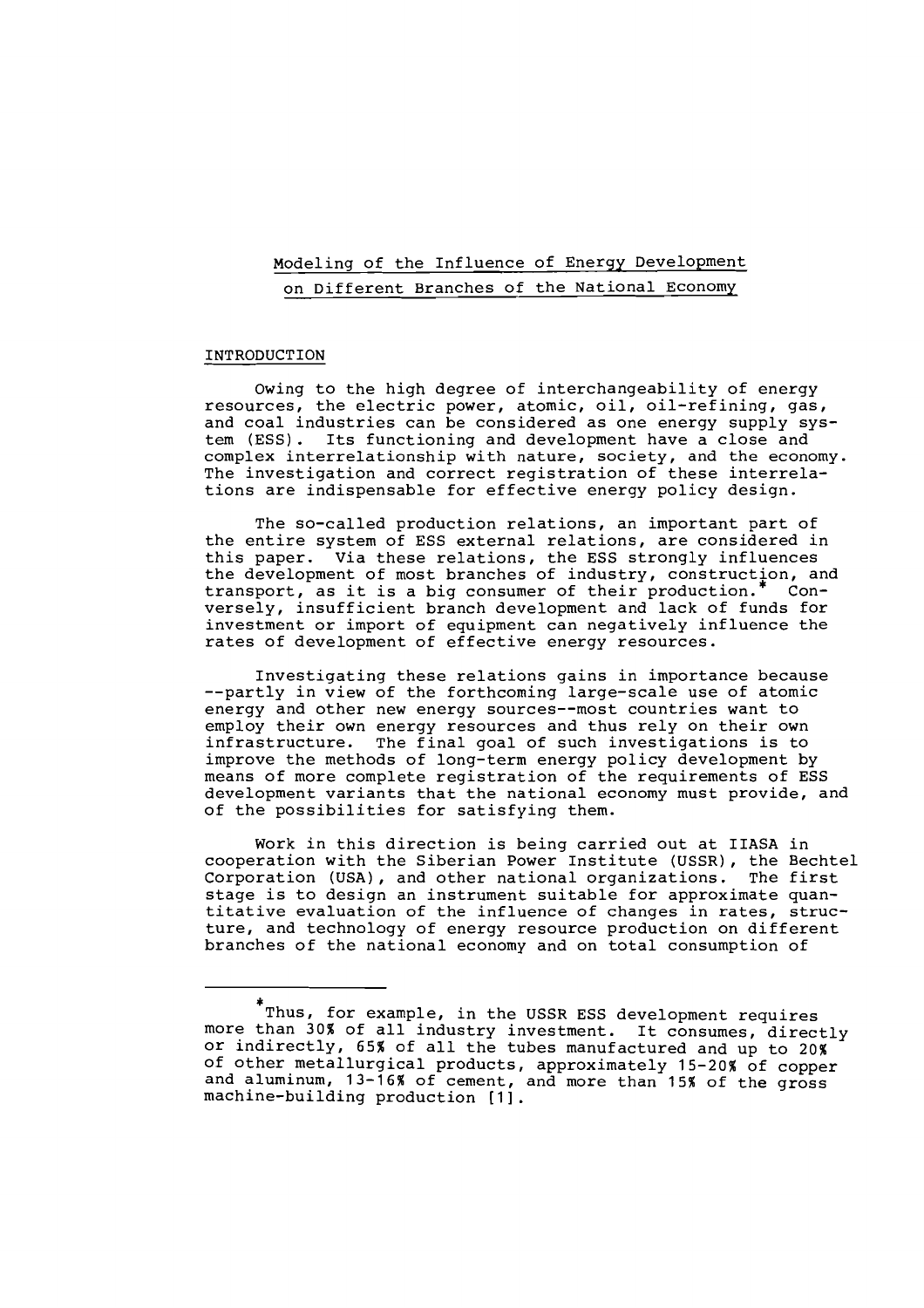capital investments and other limited resources. Some results of these studies are given in this paper.

#### EXTERNAL PRODUCTION RELATIONS OF THE ESS

The production, conversion, transport, and distribution of energy resources demand great investments and timely development of the industry branches whose products are involved in the ESS. These branches may then require additional investments and materials, engendering new external production relations of the ESS. These relationships can be presented in a form suitable for analysis if we proceed as follows:

- Choose direct and indirect relations as well as relations connected with supplying products for operational requirements (operational relations) and capital construction (investment relations) ;
- Represent the formation process of investment relations as a sequence of time-shared events to provide the intended increase in energy resource production;
- Choose conventional time steps and select the related industry branches such that the products at each level can be manufactured simultaneously.

The external production relations of the ESS will thus have a multilevel structure in which the investment relations are presented as vertical and the operational relations as horizontal (Figure 1). The latter have rather complex structures themselves and can be described by input-output matrices.

A given industry branch or enterprise can be placed simultaneously at different time steps and connected with the ESS both directly and indirectly. In the first case, its production both directly and indirectly. In the first case, its product<br>is consumed directly by the ESS itself; in the second, it is<br>devoted to development of related branches.

Figure 1 shows that if any level has no increase in production capacity  $(\Delta X_{\text{p}} = 0)$ , all indirect relationships of the ESS are broken, beginning at the next level  $(X_{n+1} = 0,$  $X_{p+2} = 0, \ldots$ ). Consequently, the required lead time for developing related branches also decreases.

The development of new capital intensive energy technologies on a large scale necessitates appreciable capital investment in machine building, metallurgy, construction materials, and related industrial sectors. These investments must precede, by five to ten years or more, direct investment in the energy system. This is illustrated by Figure 2, showing the distribution over time of direct and indirect investment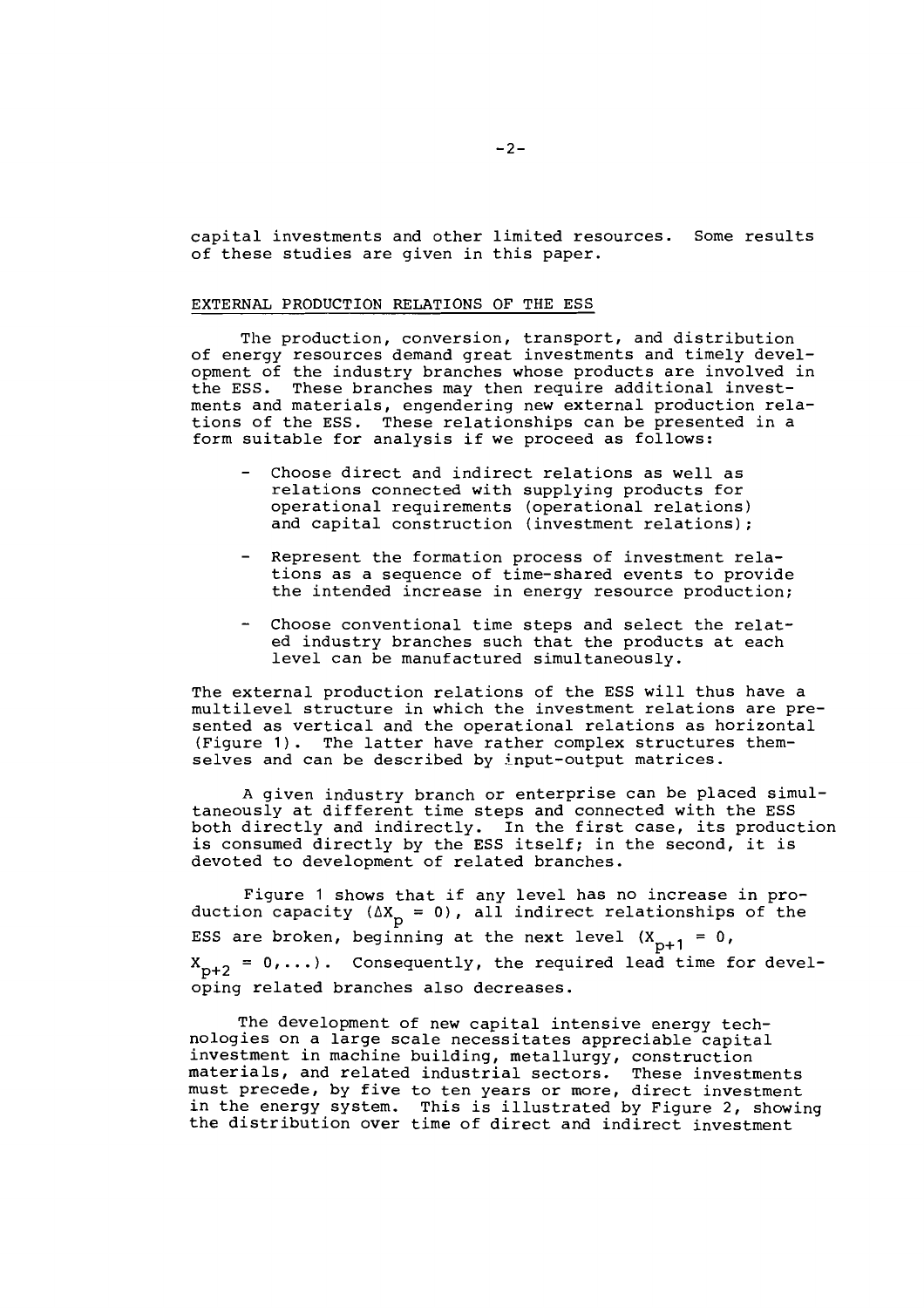

**Figure 1. Simplified structure of external production relations of the energy supply system.**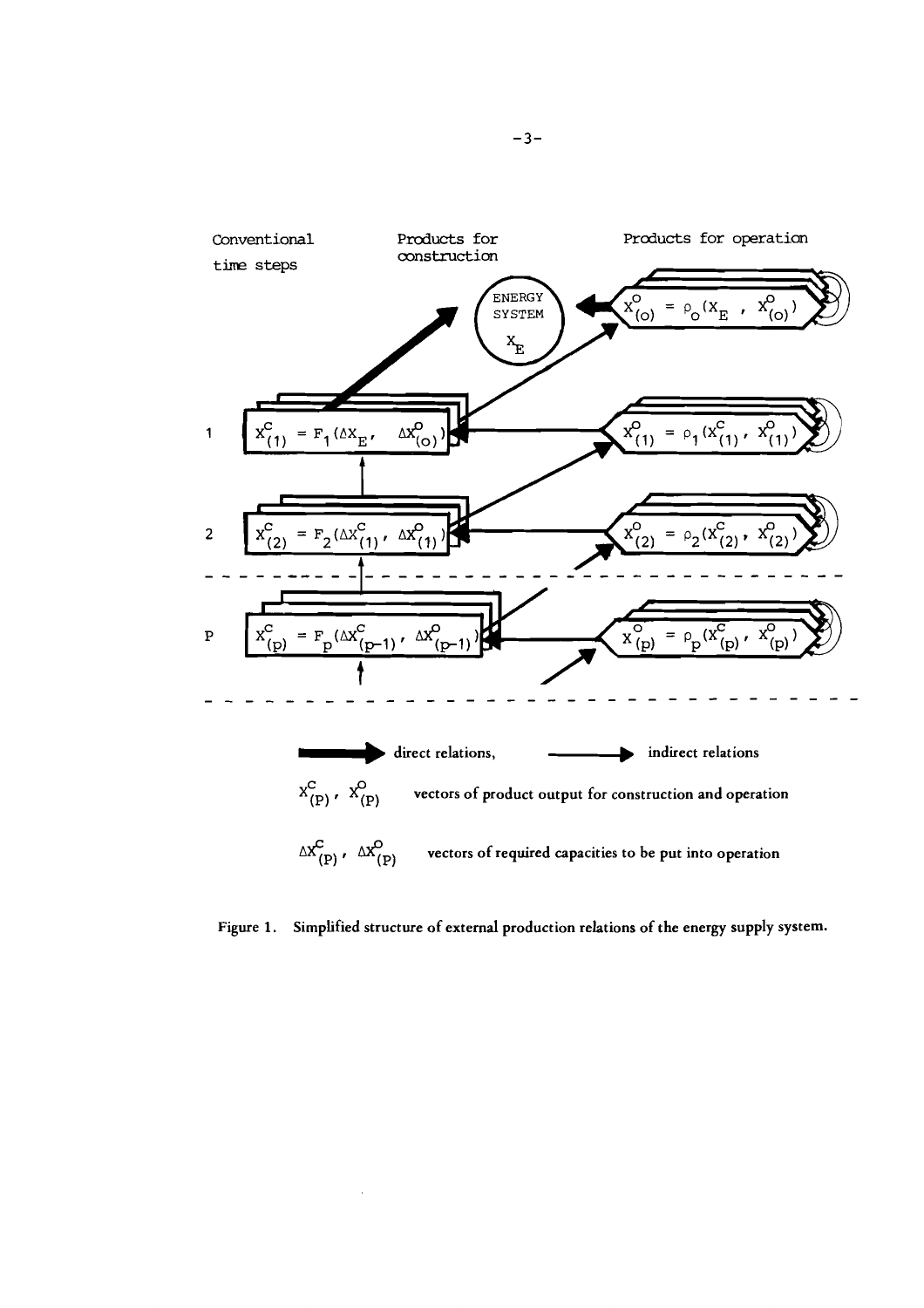

**Figure 2. Distribution of direct and indirect investment in FBR development.** 

for putting into operation fast breeder reactors with 150 TW  $_{(e)}$ <br>total capacity during the years 1996-2000.<sup>\*</sup>

Examination of the chain of production relations of the ESS with the branches creating capital reveals that a number of related output levels, and the scales of putting new capacities into operation and production in related branches, are ultimately a function of ESS development rates. When the value of the annual rate of energy resource production does not increase, the investment relations of the ESS are limited by the first related output level and are mainly direct ones. With increasing rates of energy development, the role of the indirect relations also increases. The higher the planned rates, the wider the

<sup>\*</sup>  Some Bechtel Corporation data were used for these calculations. The constuction period is taken to be three years for all facilities.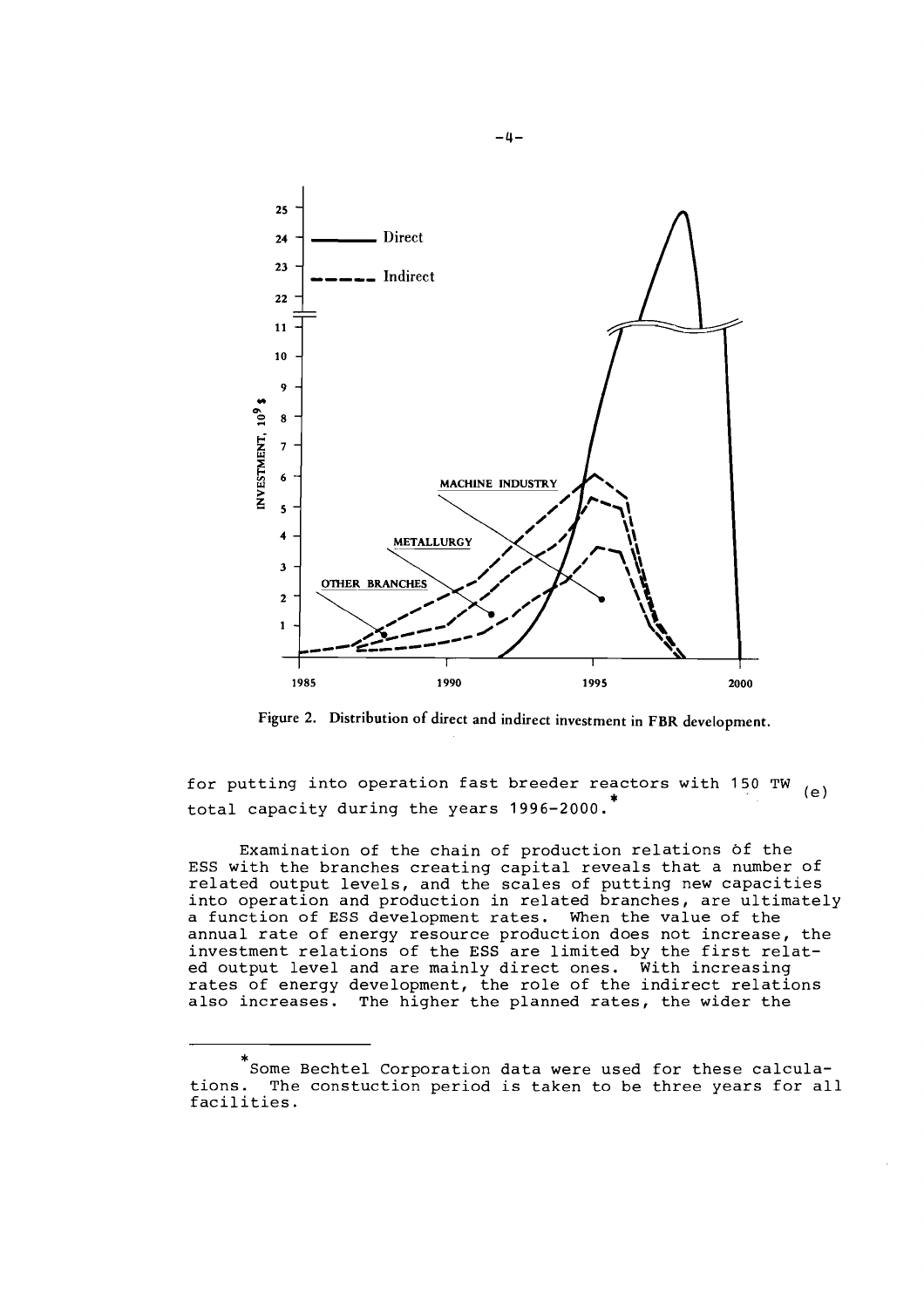circle of related branches, the greater the expenses for investment, labor, and material resources, and the longer the time for their development.

This is confirmed by the results of calculation (Figures **3-6)** made with the help of the model described below. Here the oil and gas deposits of western Siberia and the Kansko-Achinskii coal fields have been taken into consideration. Specific investments in fuel extraction and transportation to the European part of the USSR have been taken as invariable in all versions.

Obviously, an increase in indirect expenses per unit of energy production capacity may be due to factors other than increasing development rates, for example increased specific investments (material expenses) in fuel extraction and transportation, transition to new energy sources or technologies, decreased import of equipment or materials for energy facilities, etc. In reality, all these factors can play a role in different combinations. Moreover, indirect production relations of a peculiar type can arise when industrial and agricultural production for export must be increased to compensate the expense of energy resource import.

All this testifies to the fact that the quantitative evaluation of the influence of ESS development on other branches of the national economy through the system of direct and indirect production relations is a complex task that demands an adequate instrument.

#### ECONOMIC-MATHEMATICAL MODEL

The problem of defining the influence of energy development variants on various branches of the national economy can be reduced to the quantitative estimation of the following characteristics:

- Required output of, or direct and indirect expenses for, different types of industrial products and services for the energy development variant considered;
- The required putting into operation of production capacities in related branches of industry;
- The time needed to put those capacities into operation;
- Capital investment in the ESS and related branches;
- Direct and indirect expenses of limited resources (manpower, materials, natural resources, etc.)

Naturally, the model for determination of these characteristics must be multibranch and dynamic. It must also take into account construction lags (the gap in time between the beginning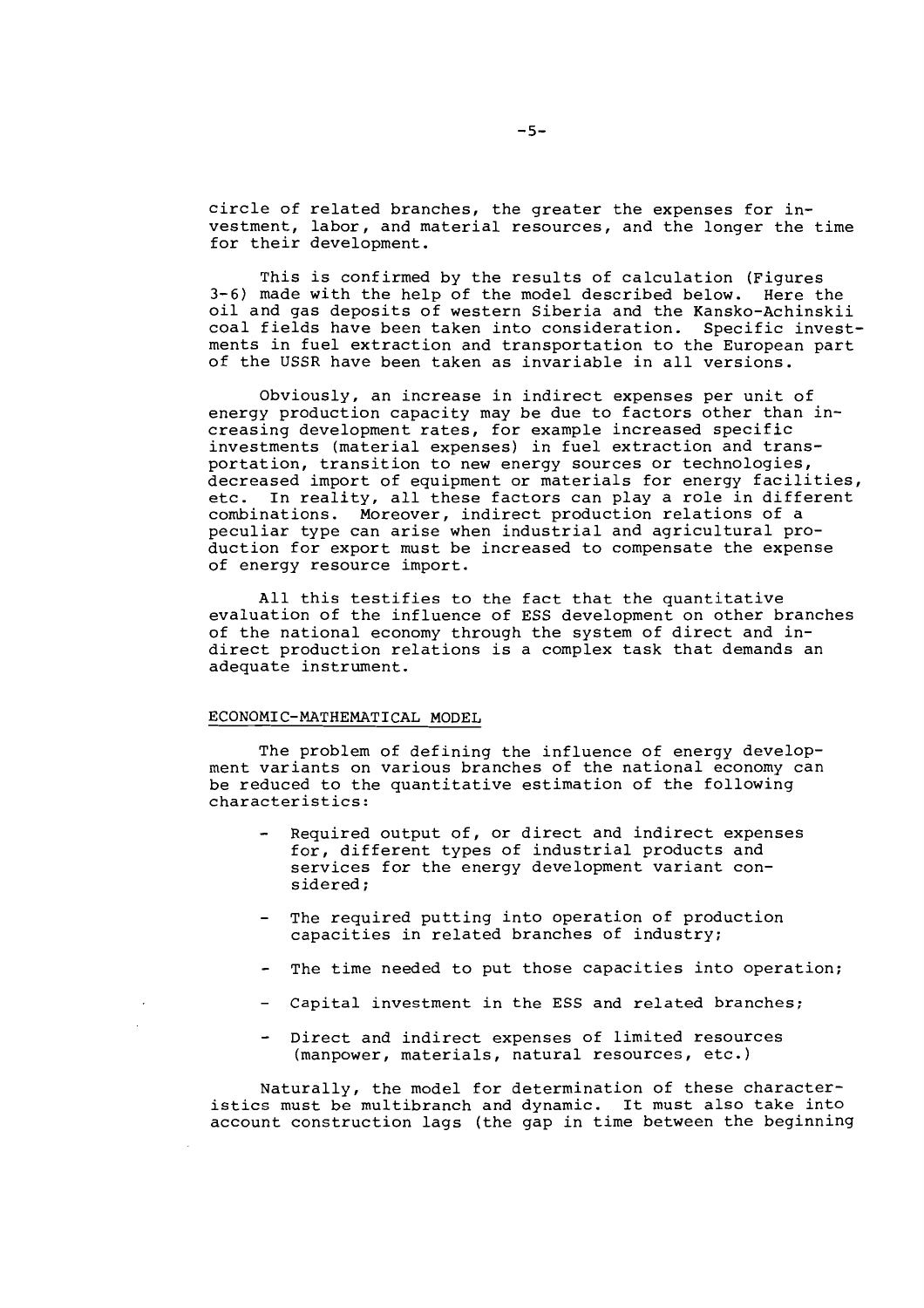





(N % OF THEIR VALUE WHEN R = 5%) SLECIEIC IMDIFFECT INAESLWENLS

Dependence of indirect capital investment on growth rates of fuel mining. Figure 3.

- Growth rates identical before and during development period  $\frac{1}{\mathbf{A}}$ 
	- Growth rates variable  $(R = 5\%$  before development period).  $\overline{1}$ Ä

Dependence of indirect manpower expenses on the growth rates of<br>fuel mining. Figure 4.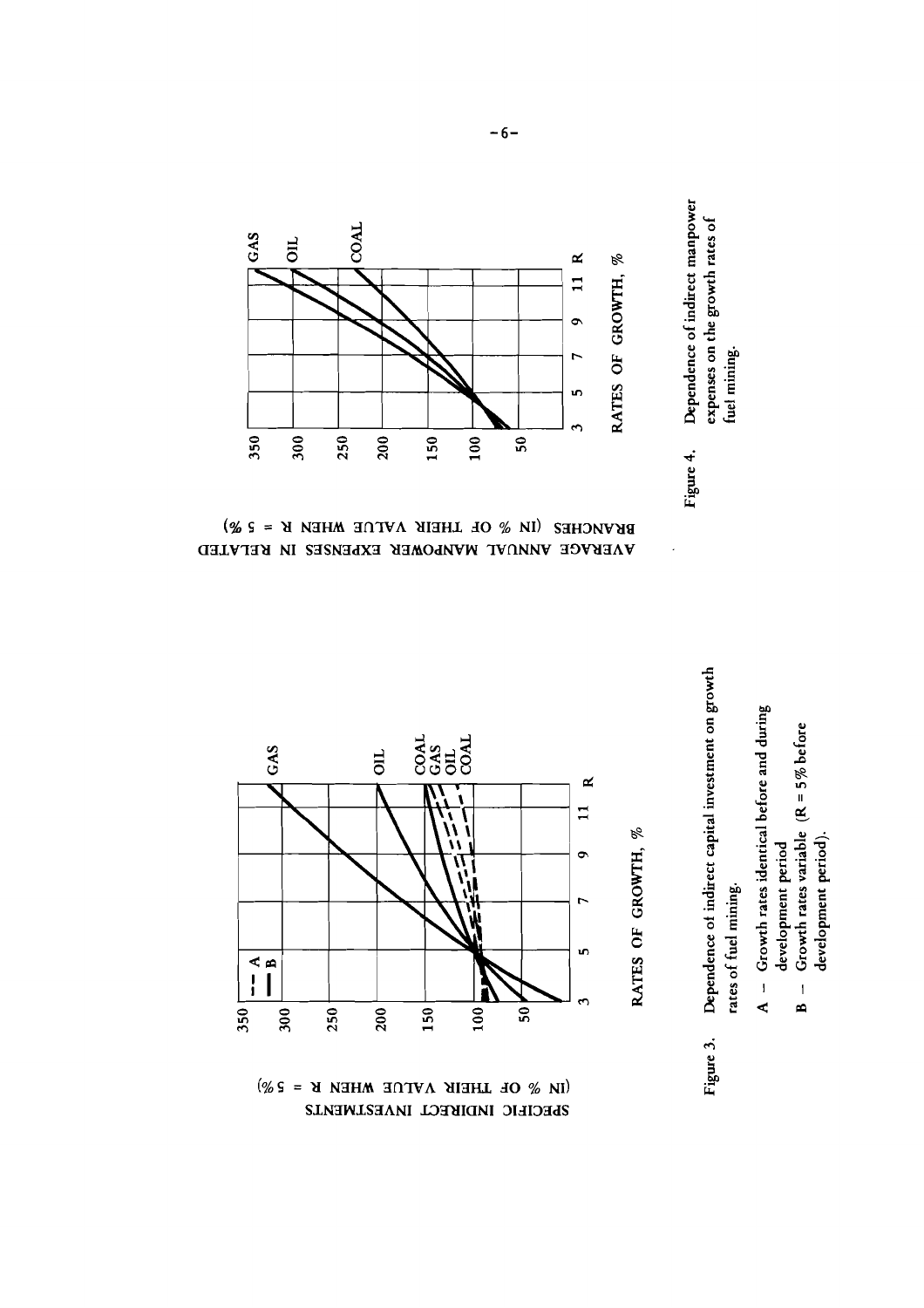

GROWTH (IN  $\%$  OF THEIR VALUE, WHEN R = 5 $\%$ ) EXPENSES PER 1 t.c.e. OF EXTRACTION



LEAD TIME FOR INVESTMENT (YEARS)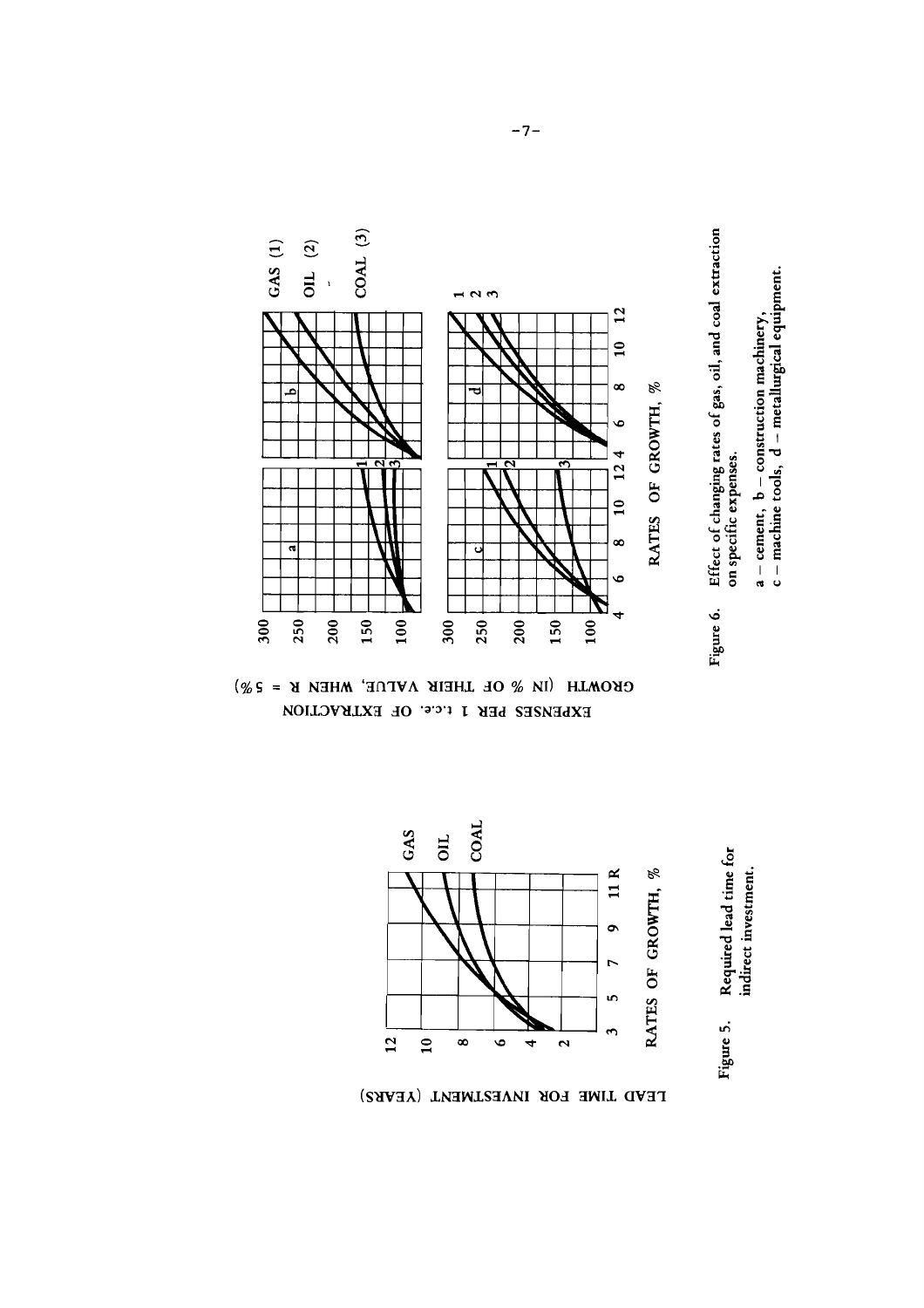of investment and putting the objects into operation) and equipment and material consumption during the years of construction; must describe the interbranch relations, mainly in physical terms; and must be convenient for computing.

Only a few of the existing interbranch models meet these requirements; and even those are not well adapted for evaluating the external production relations of the ESS, as they are designed for the determination (planning) of interbranch balance and fail to take into account some peculiarities of the problem considered (Table 1). The model described here was developed to meet all the requirements outlined and take account of the peculiarities. \*

The initial data for our model are the volumes and methods of production, conversion, and transportation of individual energy resources and other indicators characterizing given variants (strategies) of prospective energy development. All the data must be given for each year of the period considered. This period must include not only the years of the energy development as such, which will differ from one variant to an-<br>other, but also a number of preceding years. Only then is it possible to define correctly the predicted development of re- lated branches that is necessary.

These branches and the nomenclature of industrial output taken into account in the model depend on the perspective and the accuracy of estimation. In particular, for the development<br>variants of the USSR ESS during 1976-1990, the related branches were represented in the model by the following aggregated types of production:

| Iron and steel industry | $-10$  |      |
|-------------------------|--------|------|
| Nonferrous metallurgy   | $\sim$ |      |
| Construction materials  | $\sim$ | Б    |
| Chemical industry       | $\sim$ |      |
| Machine building        | $\sim$ | - 34 |

Two types of construction and three types of transport means were also distinguished.

For the related branches chosen for compilation of the model, the following assumptions were made:

- Products are manufactured by a single method--that is, there is no choice of technology or distribution in the model: the most progressive production methods for the variant considered are assumed;
- The coefficients (standards) of material, monetary, and manpower expenses per unit of production or capacity do not depend on the production scales.

\* Model modifications are described in [1,2,3].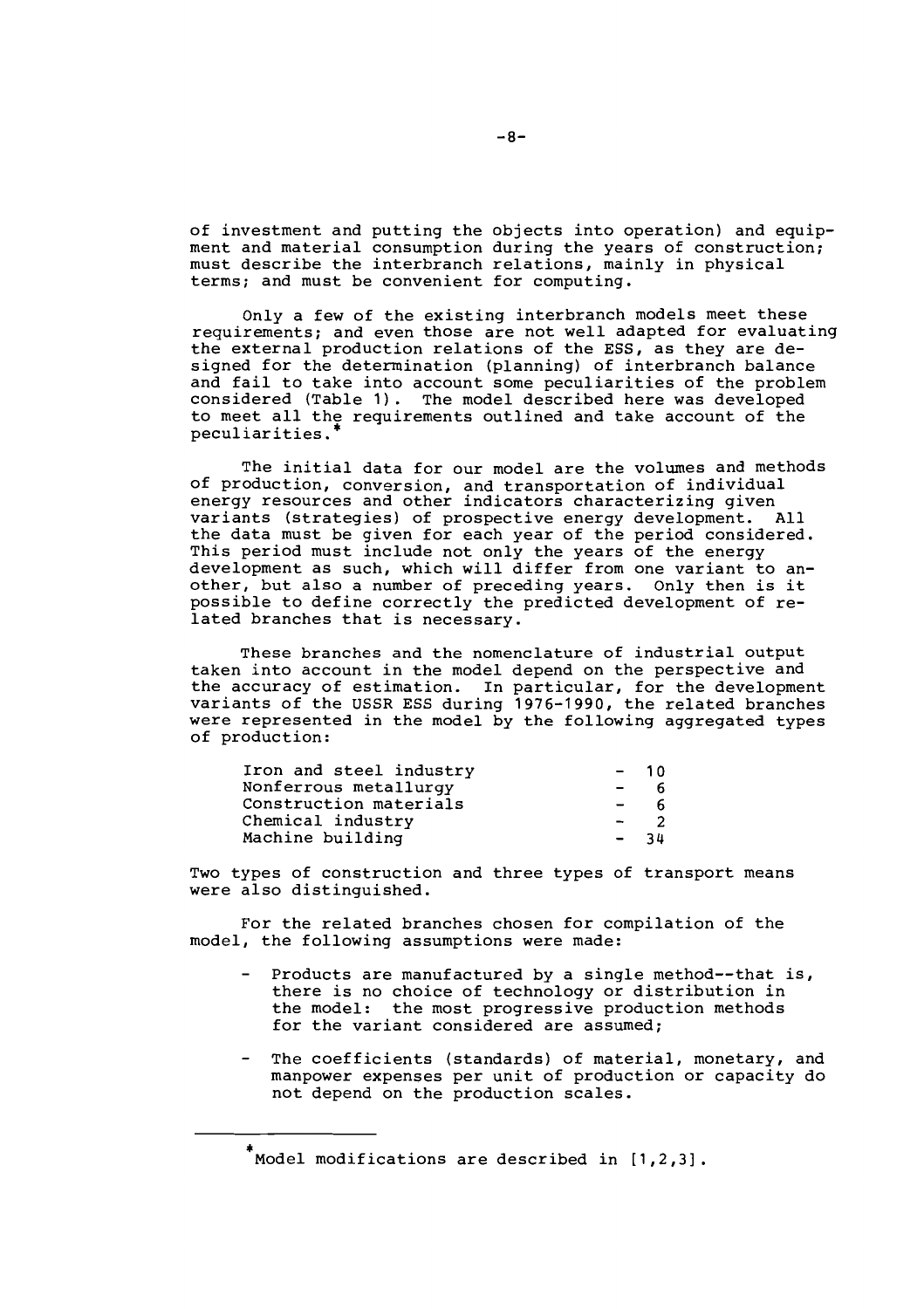Table 1. The tasks of evaluating the ESS production relations The tasks of evaluating the ESS production relations<br>and of interbranch balance planning. and of interbranch balance planning. Table 1.

| cs to<br>Characteristi<br>be compared                                                | Evaluation of external relations                                                                                                               | Interbranch balance<br>planning                      |
|--------------------------------------------------------------------------------------|------------------------------------------------------------------------------------------------------------------------------------------------|------------------------------------------------------|
| Aims of calculations                                                                 | the changes in technology, structure,<br>the national economy according to<br>To define possible reactions in<br>or rate of energy development | Input-output balance                                 |
| Initial data:                                                                        |                                                                                                                                                |                                                      |
| Exogenous variables                                                                  | Value and methods of production<br>and transportation of different<br>energy resources                                                         | Final production con-<br>sumption of all<br>branches |
| Technical-economic<br>indices                                                        | ٢Ó<br>For the new enterprises of<br>limited number of branches                                                                                 | Average data for all<br>branches                     |
| Conditions and requirements:                                                         |                                                                                                                                                |                                                      |
| production<br>Character of<br>growth                                                 | Any type                                                                                                                                       | Not decreasing                                       |
| Start of development<br>of non-energy branches                                       | Unknown; being searched in the<br>process of calculation                                                                                       | Given                                                |
| capacities<br>considered<br>at the beginning of<br>the period consider<br>Production | Unknown in some branches                                                                                                                       | Known                                                |
| Registration of devel-<br>opment beyond the<br>period considered                     | Not obligatory                                                                                                                                 | Obligatory                                           |

 $-9-$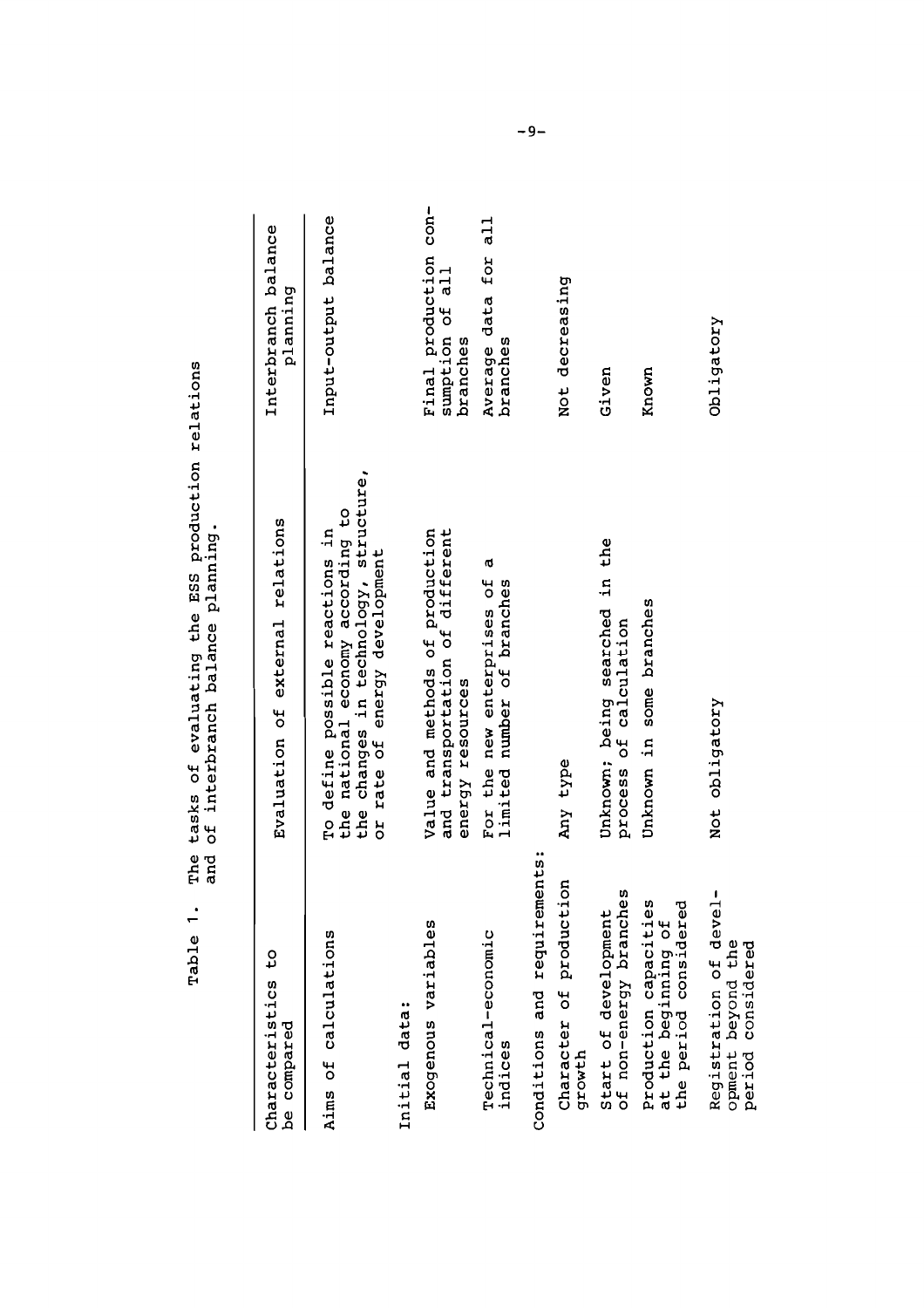These assumptions are typical for interindustry balance models. The indices of production and putting into operation of production capacities are interrelated: the growth of demand for a given type of product is one of the main factors in enlarging industrial capacities, which in their turn provoke additional demand for industrial products. It is known that the satisfaction of demand must be timely and might cause increased capacities in other branches of industry. This interrelation is reflected in the model by two types of equations.

Equations of the first type describe, for each production type i and each year t, the balance of output and consumption for the operational needs and capital construction started, continued, and completed during that year:

 $X_{i}(t) = \sum_{j=1}^{n} \alpha_{ij} X_{j}(t) + \sum_{j=1}^{n} f_{ij} N_{j}(t) + \sum_{j=1}^{n} f_{ij} N_{j}(t+1)$ 

 $+...+\sum_{j=1}^{n} f_{ij}^{t,t+\ell} N_{j(t+\ell)}^{t+Y_{i(t)}} - Y_{i(t)}$  $(i, j = 1, 2, ..., n; t = t_0, t_0+1, ..., T)$ 

where  $X_{j(t)}$  = volume of production i in year t;

- $N_{j(t)}$  = putting into operation of capacities in branch j in year t;
- $Y_i(t)$  = guaranteed demand for production i (direct expenses for development of the ESS);

 $Y_{i(t)}$  = import of production i;

- $a_{i,j}$  = current expenses of production i for manufacturing of product j;
- $f_{i,j}^{t,\tau}$  = expenses of production i in year t per unit of capacity increase j put into operation in year T  $(T=t, t+1, \ldots, t+\ell_1);$

 $\ell_j$  = construction lag in the branch j.

Equations of the second type determine the value and conditions of putting the new production capacities into operation. These equations may be written in several ways. The simplest is based on describing the capacities additionally required by Is based on describing the capacities additionally required  $\Sigma_f$ <br>the end of year t as the difference in estimated production<br>volumes in the next and the current year (in the model, the nonnegativeness of this difference must be checked):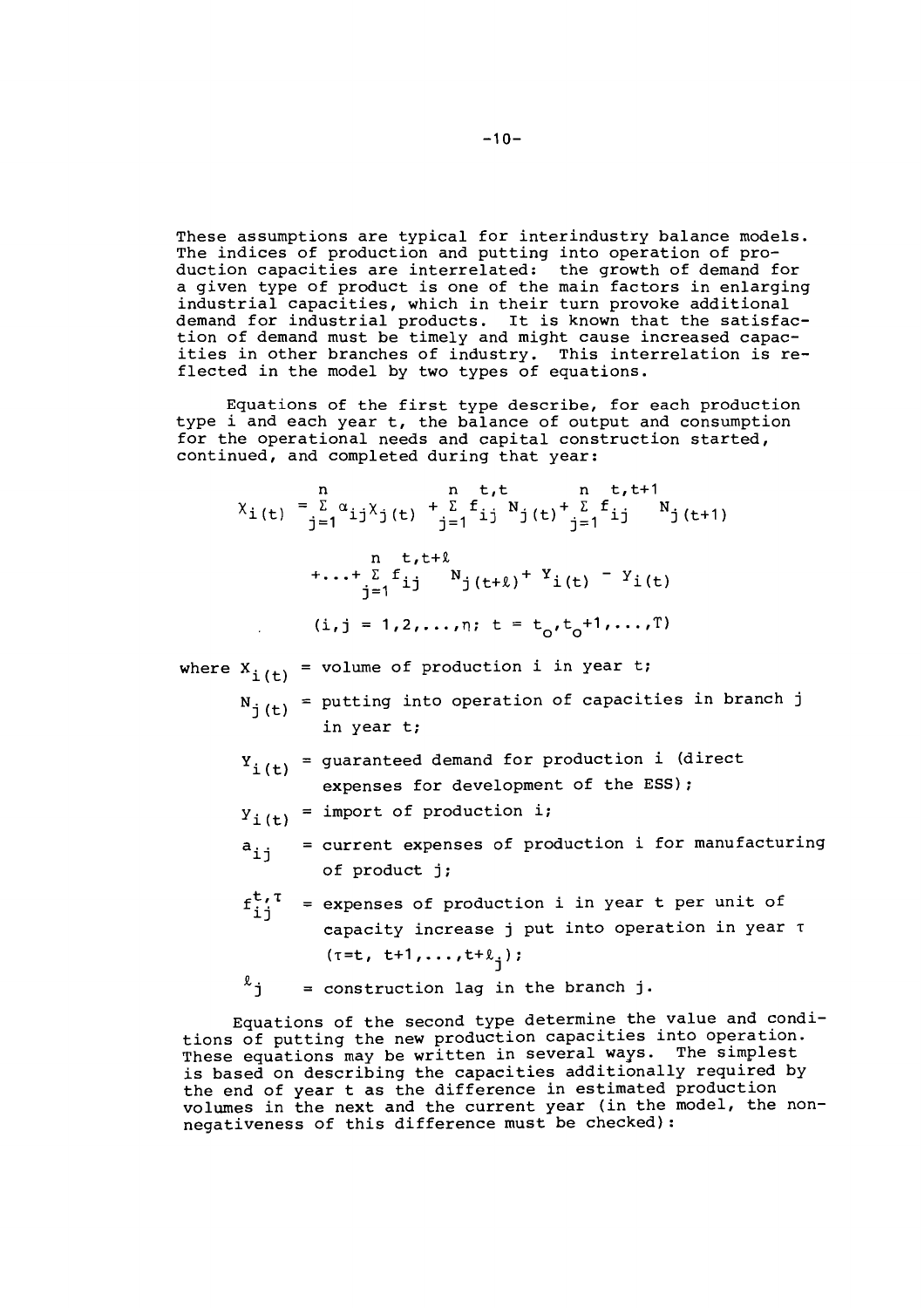$$
N_{i (t)} =\begin{cases} X_{i (t+1)} - X_{i (t)}, & if X_{i (t+1)} > X_{i (t)} \\ 0, & if X_{i (t+1)} \le X_{i (t)} \end{cases}
$$
  
= max  $(X_{i (t+1)} - X_{i (t)}, 0)$   
(i = 1, 2, ..., n; t = t, t+1, ...

The required capital investments for developing a certain branch in year t are determined as an amount of money needed for completing the construction objects started earlier and for beginning and continuing construction of new production capacities to be put into operation during the following years.

 $\ldots$  T)

The model is a block-structure type (Table 2). The first block serves as an estimator of direct expenses of dif-<br>ferent types of production, investments, labor, and other resources needed for realization of a given strategy of ESS development. The investments in construction of a non-productive infrastructure for the undeveloped areas of new energy facili-<br>ties must be included. The results of these estimations serve ties must be included. The results of these estimations serve as initial (input) information for the second block, where the minimum required production in related branches (minimum total expenses) for a given development variant of the ESS is determined. It is assumed that direct and indirect energy production requirements will be satisfied without putting into operation production capacities in related branches.\* An exception is made only for related enterprises, whose production is consumed mainly by the ESS: energy equipment, mining and drilling equipment, and so forth. In this case, the number of related branches is minimal, whereas the total expenses of any one product connected with realization of the variant considered are composed of the cost of development of the complex itself, creation of the infrastructure, increase of production capacities in some related branches, and current production consumption of all branches related to the ESS.

In the third block the limitations on putting the capacities of related branches into operation are removed. The model estimates the need for additional increases in production in general machine building, metallurgy, construction materials, and some other branches. It also determines additional capital, manpower, and material requirements.

The sum of the results of second- and third-block calculations gives the maximum value of both the output of related branches and the total direct and indirect expenses of capital, manpower, and limited resources for ESS development.

 $\mathbf \tilde{r}$  even where the estimation indicates that such capacities must be created, the expenses for them are not taken into account.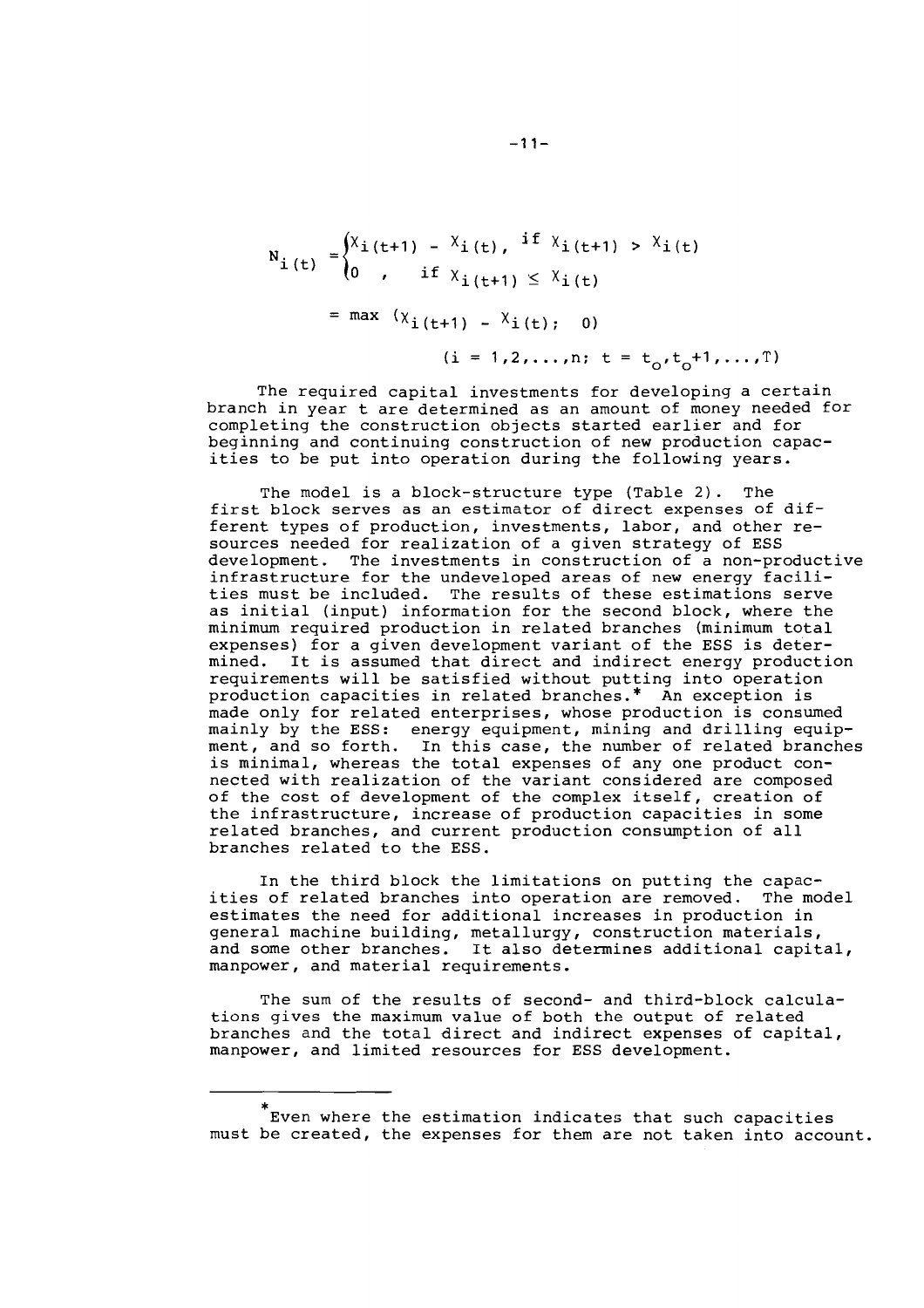| <b>EASAS</b>                                |
|---------------------------------------------|
|                                             |
| <b>ATERGY SUPPLY</b>                        |
|                                             |
|                                             |
|                                             |
| <b>TERNAL PRODUCTION RELATIONS OF THE I</b> |
|                                             |
| ر<br>1e<br>î                                |

| Equa-                |                                                                                |                                                                                                                                                                                                          |                                                              |
|----------------------|--------------------------------------------------------------------------------|----------------------------------------------------------------------------------------------------------------------------------------------------------------------------------------------------------|--------------------------------------------------------------|
| tion                 | Variable Sought                                                                | Model Equations                                                                                                                                                                                          | Notations of Indices                                         |
| number               |                                                                                |                                                                                                                                                                                                          | and Assigned Parameters                                      |
|                      | <b>First Block</b>                                                             |                                                                                                                                                                                                          |                                                              |
|                      | Input of capacities in ESS:                                                    | $\boldsymbol{N}_{k\,(t)}\text{ =}\text{max}(\boldsymbol{\bar{X}}_{k\,(t+1)}\boldsymbol{-\bar{X}}_{k\,(t)}\text{ ; }0)$                                                                                   | $k = 1$ ndex of energy re-                                   |
|                      | $\mathbf{N}_{\mathbf{k}}(\mathbf{t})$                                          |                                                                                                                                                                                                          | sources and supply<br>facilities (KEK)                       |
| $\mathbf{\tilde{c}}$ | Capital investment in extrac-                                                  |                                                                                                                                                                                                          | $i, j = 1ndices$ of related                                  |
|                      | tion, conversion and trans-                                                    | $I_{k}(t) = \sum_{i=1}^{t+1} s_{k}^{t} c_{k} N_{k}(t)$                                                                                                                                                   | branches and enter-                                          |
|                      | portation of energy resources:<br>$\mathbf{x}(\mathbf{t})$                     |                                                                                                                                                                                                          | prises (i,jm)                                                |
|                      |                                                                                |                                                                                                                                                                                                          | $p = 1$ ndex of equipment for                                |
| m                    | Direct material and equipment<br>expenditure for ESS:                          | $\overline{x}_1(e) = \sum_{k \in K} A_{1k} \overline{x}_k(e) + \sum_{k \in K} \overline{x}_{1k} \overline{x}_k(e) +$                                                                                     | ESS (p Pcn)                                                  |
|                      | $x_{1(t)}$                                                                     |                                                                                                                                                                                                          | index of construction<br>u<br>Ø                              |
|                      |                                                                                | + $\sum_{k \in K} \sum_{\tau = t}^{t+\Gamma_k} s_k^{\tau \tau} \epsilon_{1k} w_k(\tau)$                                                                                                                  | machinery (meMcn)                                            |
|                      |                                                                                |                                                                                                                                                                                                          | $t = 1$ ndex of the year                                     |
|                      |                                                                                |                                                                                                                                                                                                          | under consideration                                          |
|                      | Output of construction machin-<br>$\mathbf{x}_{\mathbf{n(t)}}$<br>ery for ESS: | $\overline{X}_{m}(t)=\max\bigl(\sum_{k\in\mathcal{K}}\overline{A}_{mk}\left({\rm I}_{k\,(t+1)}-{\rm I}_{k\,(t)}\right),0\bigr)$                                                                          | $(t=t_0, t_{0+1}, \ldots, T)$                                |
|                      |                                                                                |                                                                                                                                                                                                          | $t =$ index of the year of                                   |
| ĸ٦                   | Manpower for ESS operation                                                     |                                                                                                                                                                                                          | capacity input                                               |
|                      | and construction: $L_{k(t)}$                                                   | $\mathbf{L}_{\mathbf{k}}(\mathbf{t}) = \mathbf{L}_{\mathbf{k}}^2 \mathbf{\bar{k}}_{\mathbf{k}}(\mathbf{t}) + \mathbf{L}_{\mathbf{k}}^2 \mathbf{I}_{\mathbf{k}}(\mathbf{t})$                              | $\overline{X}_k(t)$ = output of ESS products                 |
| G                    | Investment in unproductive                                                     |                                                                                                                                                                                                          | in year t                                                    |
|                      | $\mathbf{u}(\mathbf{t})$<br>infrastructure:                                    |                                                                                                                                                                                                          | = capital investment per<br>unit of capacity<br>U            |
|                      |                                                                                | $(1) + \frac{1}{2} \sum_{k=1}^{n} (1+1)^{k-1} k^{k} (1+1)$                                                                                                                                               | $s^{LT}$ = coefficient of invest-                            |
|                      |                                                                                |                                                                                                                                                                                                          | ment, material and                                           |
|                      | Second Block                                                                   |                                                                                                                                                                                                          | equipment distribution                                       |
|                      | Input of capacities for out-<br>put of special energy equip-                   | $\mathbf{N}_{\mathbf{p}}(\mathbf{t})$ = max $(\overline{\mathbf{X}}_{\mathbf{p}}(\mathbf{t+1}) - \overline{\mathbf{X}}_{\mathbf{p}}(\mathbf{t})$ ; 0)                                                    | by construction year                                         |
|                      | ment: $\mathbf{N}_{\text{p(t)}}$                                               |                                                                                                                                                                                                          | $L =$ duration of construc-<br>tion period                   |
| ω                    | Investment in development of<br>energy equipment: $I_p(t)$                     | $\begin{array}{l} \mathbf{r}^{\text{H}}_{\text{P}}(\mathbf{t}) = \sum_{\tau = 1}^{\tau + 1} \mathbf{P}^{\text{S}}_{\text{S}} \mathbf{r}^{\tau} \mathbf{r}^{\text{B}}_{\text{P}}(\mathbf{t}) \end{array}$ | production i on produc-<br>$A_{ij}$ = current expenditure of |
|                      |                                                                                |                                                                                                                                                                                                          | tion of unit j                                               |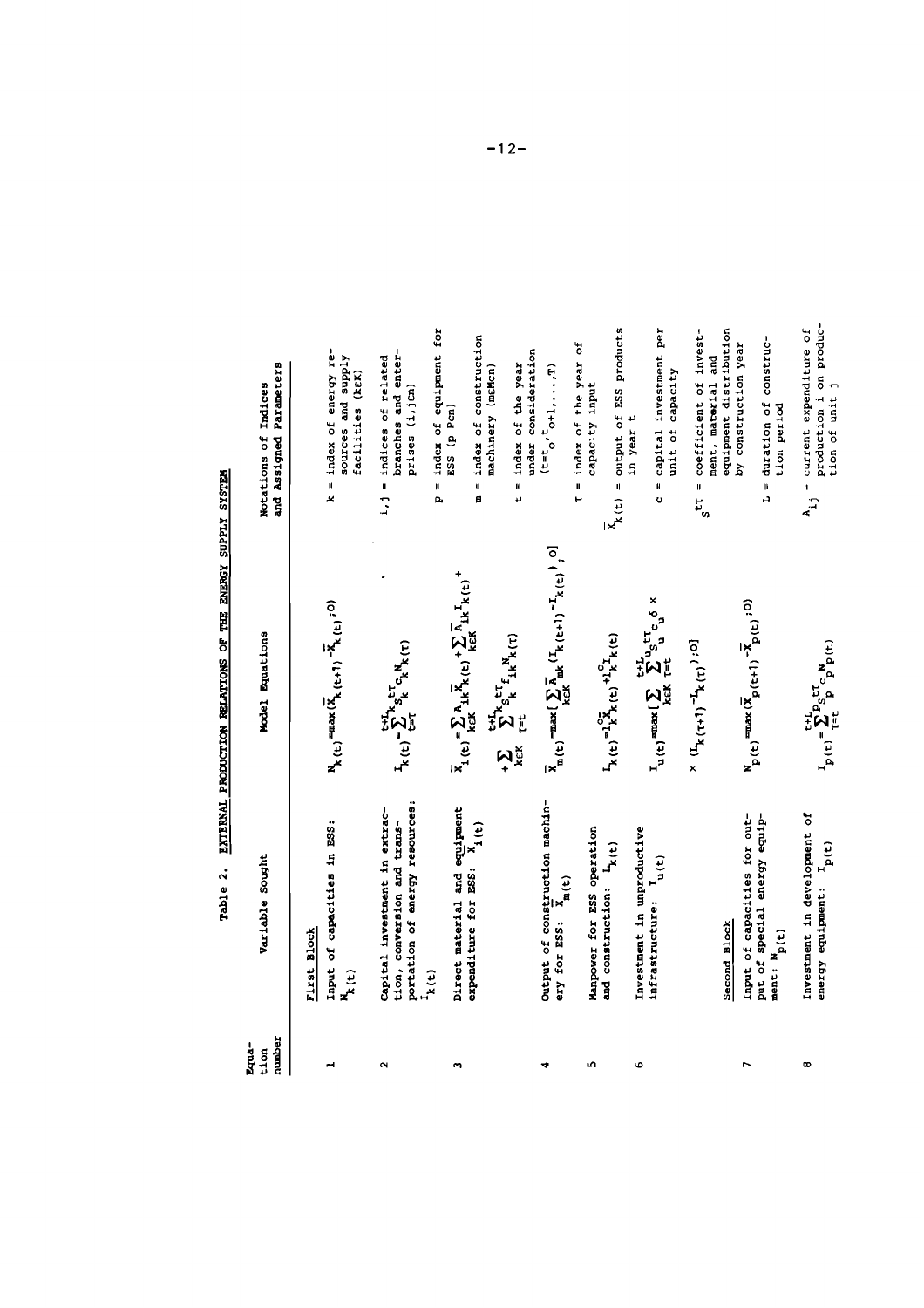| Output of construction machin-<br>ery for enterprises producing<br>$\begin{array}{ll}\n\mathbf{c}_{1} & \cdots & \mathbf{c}_{m} \\ \mathbf{c}_{m} & \mathbf{c}_{m} & \mathbf{c}_{m} \\ \mathbf{c}_{m} & \mathbf{c}_{m} & \mathbf{c}_{m} \\ \mathbf{c}_{m} & \mathbf{c}_{m} & \mathbf{c}_{m} \\ \mathbf{c}_{m} & \mathbf{c}_{m} & \mathbf{c}_{m} & \mathbf{c}_{m} \\ \mathbf{c}_{m} & \mathbf{c}_{m} & \mathbf{c}_{m} & \mathbf{c}_{m} & \mathbf{c}_{m} \\ \mathbf{c}_{m} & \mathbf{c}_{m} & \mathbf{c}_{m} & \$ | $\tilde{\textbf{X}}_{\textbf{M}\,(\textbf{t})}=\max\big(\sum_{p\in P}\tilde{\textbf{A}}_{\textbf{B}p}\left(\textbf{I}_{p}\left(\textbf{t+1}\right)^{-1}\textbf{p}\left(\textbf{t}\right)\right),o\big)$                                                                                                                                                          | $\bar{A}_{1j}$ = material and equipment<br>expenditure per unit<br>of investment |
|-----------------------------------------------------------------------------------------------------------------------------------------------------------------------------------------------------------------------------------------------------------------------------------------------------------------------------------------------------------------------------------------------------------------------------------------------------------------------------------------------------------------|------------------------------------------------------------------------------------------------------------------------------------------------------------------------------------------------------------------------------------------------------------------------------------------------------------------------------------------------------------------|----------------------------------------------------------------------------------|
| Minimum necessary output of<br>related branch products:                                                                                                                                                                                                                                                                                                                                                                                                                                                         | $\widetilde{\gamma}_1(\mathbf{t}) = \sum_{\mathbf{j} \in \mathbf{n}} A_{\mathbf{1},\mathbf{j}} \widetilde{\mathbf{x}}_{\mathbf{j}}(\mathbf{t}) + \sum_{\mathbf{p}} \widetilde{\mathbf{a}}_{\mathbf{j}} \mathbf{1}_{\mathbf{p}} \widetilde{\mathbf{p}}(\mathbf{t}) +$                                                                                             | $f_{1j}$ = expenditure for energy<br>equipment per unit of<br>capacity           |
| $\tilde{\textbf{x}}_{\textbf{i(t)}}$                                                                                                                                                                                                                                                                                                                                                                                                                                                                            | $+\sum_{\mathbf{m}\in\mathbb{M}}\lambda_{\mathbf{1}\mathbf{m}}\left(\overline{\mathbf{X}}_{\mathbf{m}}\left(\mathbf{t}\right)\right.\left.\left.\mathbf{t}\right.\mathbf{\hat{X}}_{\mathbf{m}}\left(\mathbf{t}\right)\right)\right.\\ \left.+\overline{\mathbf{X}}_{\mathbf{1}\mathbf{u}}\,\mathbf{1}_{\mathbf{u}}\left(\mathbf{t}\right)\right.^{\mathbf{+}}\\$ | power expenditure for<br>$1^\circ, 1^\circ$ = coefficients of man-               |
|                                                                                                                                                                                                                                                                                                                                                                                                                                                                                                                 | $+\overline{x}_1(t)^{-Y_1}(t)$                                                                                                                                                                                                                                                                                                                                   | operation and con-<br>struction                                                  |
| manpower in related branches:<br>Minimum necessary volume of<br>$\mathbf{r}_{i\text{(t)}}$                                                                                                                                                                                                                                                                                                                                                                                                                      | $\tilde{L}_1(t) = \sum_{i \in \mathbb{N}} l_1^{(2)} I_i(t) + \sum_{p \in \mathbb{P}} l_p^{(2)} p(t)$                                                                                                                                                                                                                                                             | $Y_1(t) = 1$ mport of product i<br>= family coefficient<br>40                    |
| Input of capacities in related<br>branches excluding energy<br>equipment: $N_{1(t)}$<br>Third Block                                                                                                                                                                                                                                                                                                                                                                                                             | $N_{1(t)} = \max(X_{1(t+1)} - X_{1(t+1)} - 0)$                                                                                                                                                                                                                                                                                                                   | in year t                                                                        |
| Investment in development of<br>$related$ branches: $I_{i(t)}$                                                                                                                                                                                                                                                                                                                                                                                                                                                  | $I_1(t) = \sum_{t=1}^{t+L_1} S_1^{tr} C_1 N_1(t)$                                                                                                                                                                                                                                                                                                                |                                                                                  |
| machinery for related branches:<br>Output of construction<br>$\mathbf{I}_{1(\mathbf{t})}$                                                                                                                                                                                                                                                                                                                                                                                                                       | $\textbf{X}_{\text{m}}(\textbf{t}) = \max\{\sum_{\textbf{i} \in \Omega}\sum_{\textbf{n} = 1}^{n}(\textbf{I}_{\textbf{i}}\left(\textbf{t+1}\right)^{-1}\textbf{I}_{\textbf{i}}\left(\textbf{t}\right)), 0\}$                                                                                                                                                      |                                                                                  |
| Additional output of re-<br>lated branch products:<br>${}^{\Delta \mathbf{X}}\!{}_{\mathbf{1}\,(\mathbf{t})}$                                                                                                                                                                                                                                                                                                                                                                                                   | $\Delta x_1(t_1) = \sum_{j \in \Omega} a_{1j} \Delta x_j + \sum_{j \in \Omega} a_{1j} I_1(t_1) +$<br>$\begin{array}{cccccc}\n+ & \sum_{n \in \mathbb{N}} A_1 \mathbf{m}^X \mathbf{m} \left( \mathbf{t} \right) \n\end{array}$                                                                                                                                    |                                                                                  |
| expenditure) of related branch<br>Maximum output (maximal total<br>$products: X_1(t)$                                                                                                                                                                                                                                                                                                                                                                                                                           | $x_1(t) = x_1(t) + 2x_1(t)$                                                                                                                                                                                                                                                                                                                                      |                                                                                  |
| Maximum manpower expenditure<br>for related branch develop-<br>ment: $L_{1(t)}$                                                                                                                                                                                                                                                                                                                                                                                                                                 | $L_{1}(e) = L_{1}(e) + \sum_{i \in \mathbb{N}} 1_i^0 \Delta x_{1}(e) + \sum_{i \in \mathbb{N}} 1_i^0 T_{1}(e)$                                                                                                                                                                                                                                                   |                                                                                  |

 $\frac{1}{2}$ 

 $\mathbf{r}$ 

 $\mathbf{r}$ 

 $\bullet$ 

 $15$ 

 $\mathfrak{s}_1$ 

 $\mathbf{L}$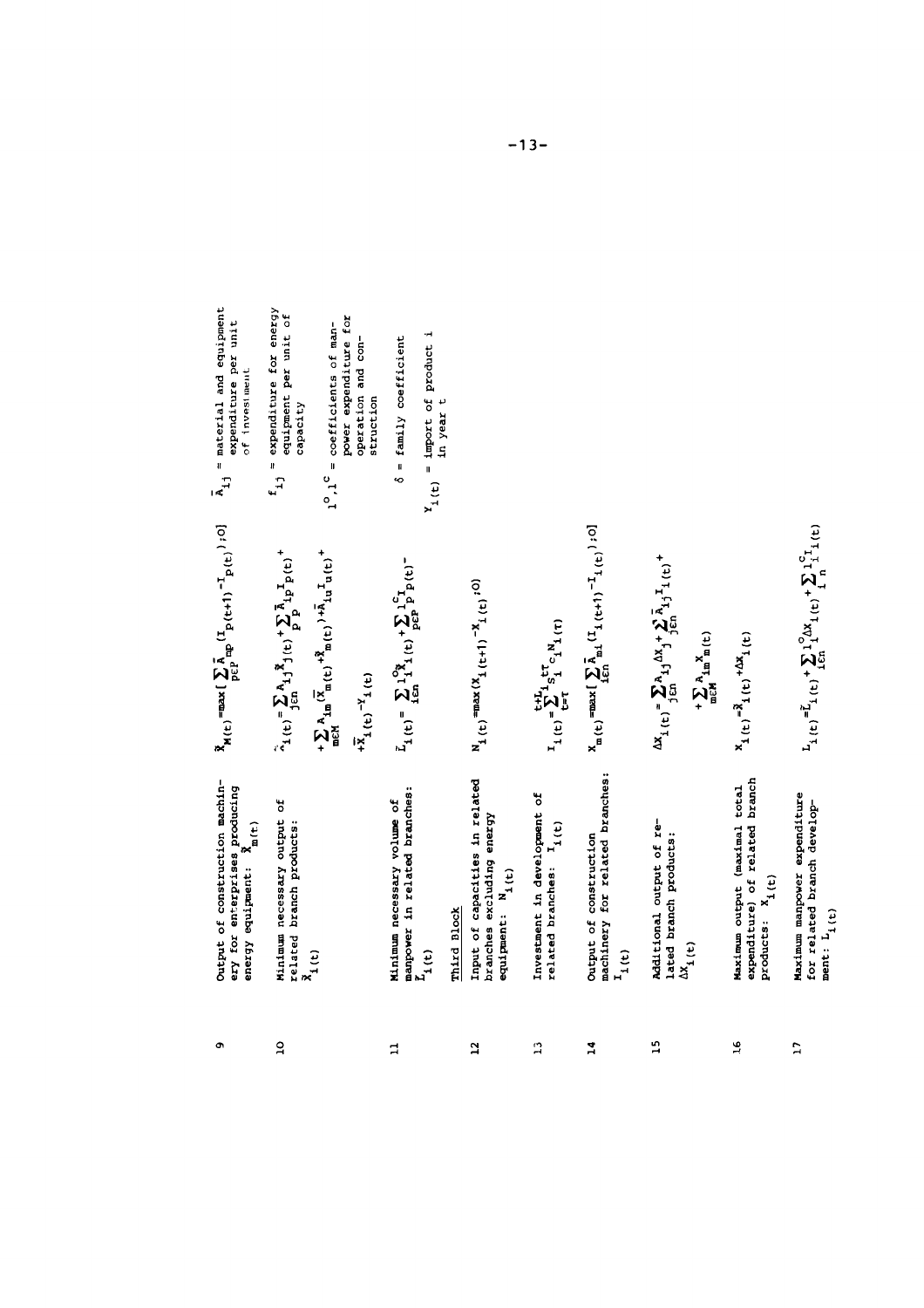For the calculations, an iterative algorithm has been worked out that provides problem solutions in five to eight iterations.

#### POSSIBLE AREA OF MODEL IMPLEMENTATION

The model described should be considered, first of all, as an instrument for investigating the influence of large and longterm changes in technology, structure, and rate of energy development on other branches of the national economy. The results of such investigations are important for estimation and comparison of different strategies and for elaboration of an effective long-term energy policy. In particular, with the model we can obtain additional criteria for comparing and evaluating possible indirect consequences of realization of a given strat-<br>egy. These criteria may include: 1) minimum total direct and These criteria may include: 1) minimum total direct and indirect investment, manpower, limited material and natural resources; and **2)** ease (reliability) of strategy realization.

As a rule, the second criterion does not contradict but supplements the first. The wider the circle of related branches is, the earlier should their development begin; and the more limited resources are required for development, the more difficult it is to realize a given strategy. Moreover, the probability of errors in evaluating the real effectiveness of a<br>strategy is higher. Therefore, when other conditions are Therefore, when other conditions are equal, the strategy involving fewer demands on related branch development and less expense for limited resources deserves preference.

The necessity for such additional criteria increases with the uncertainty in the cost indices and constraints used in optimizing the ESS. Comparison of the results of optimization in terms of these criteria is not enough in the case of significant changes in the structure of the energy balance and a large-<br>scale transition to new methods of energy production. In the scale transition to new methods of energy production. process of optimization itself, the direct and indirect production relations of the ESS with other branches of the national economy must be taken into account to the maximum extent possible, by means of correcting the objective function and/or introducing the constraints on utilization of limited resources.

Such an approach for a perspective of more than 15 to **20**  years is being developed at IIASA. It is based on coordination of the Häfele-Manne optimization energy model [4] with a longterm macroeconomic model [5] and with the model described in this paper.

Among other possible uses of the model we may mention the development of individual energy programs, i.e. determination of the actions and time needed to achieve a given aim (for instance, developing fission or fusion on a large scale). Moreover, the model allows us to analyze different variants of import of equipment and materials for the ESS and to evaluate the economies of